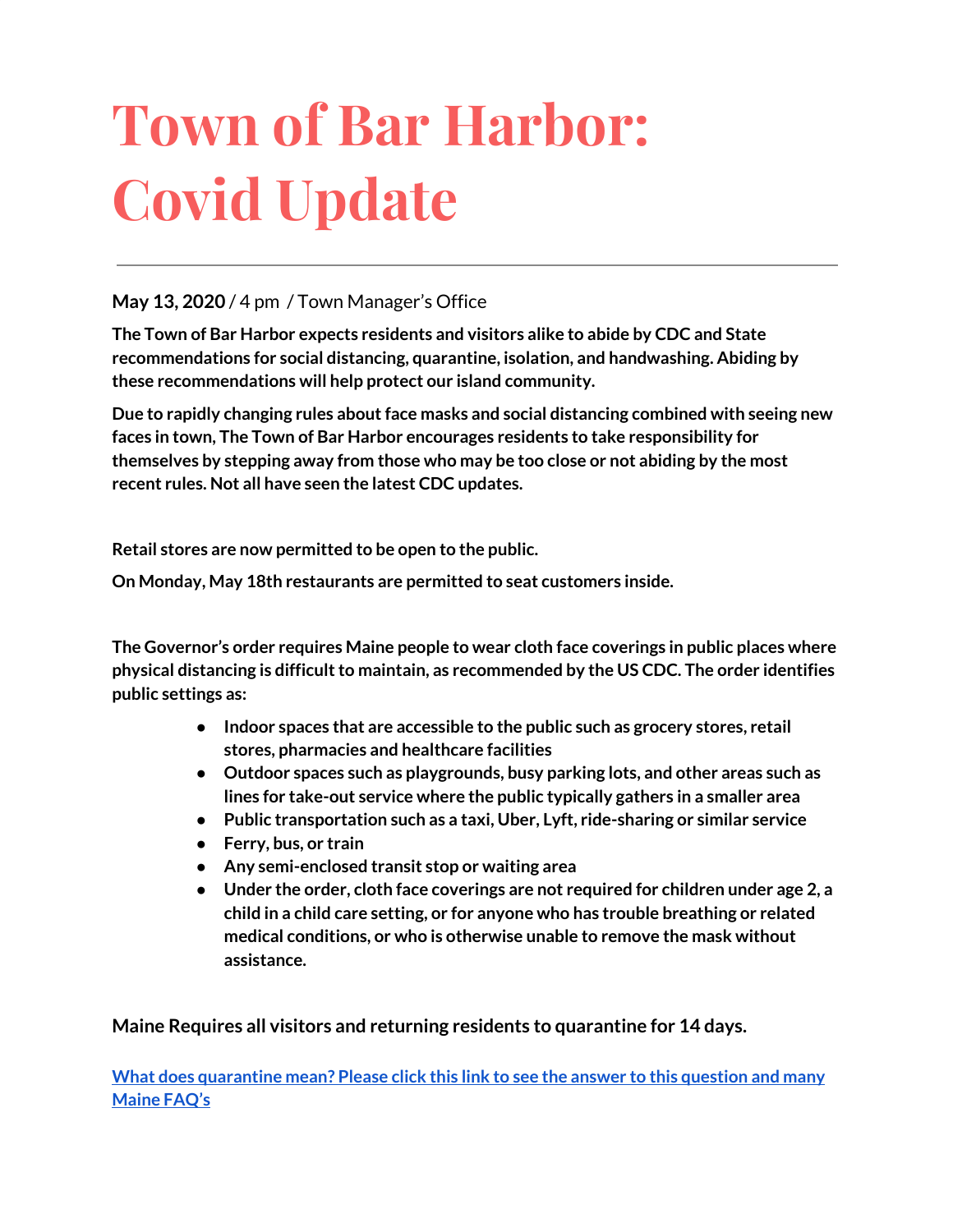# **Covid Transmission Update**

**MDI Hospital confirmed thatthey have had four (4) positive tests to date.**

**As oftoday 5/13/20, Maine CDC has confirmed ten (10) positive cases in Hancock County.**

Maine Center for [Disease](https://www.maine.gov/dhhs/mecdc/infectious-disease/epi/airborne/coronavirus.shtml) Control

# **Public Safety & Municipal News**

**The next Town Council meeting will be May 19, 2020, 4:00 PM. Streaming live on Spectrum Channel 1303 or on [Townhallstreams.com](http://townhallstreams.com/)**

#### **The Municipal Offices will be closed for Memorial Day on 5/25.**

The Bar Harbor Fire Department has been splitting time between the Downtown station and the Town Hill station. As of May 15th, the full staff will be back at the Downtown station.

5/5 Town Council Actions:

- Direct Councilor Dobbs and Manager Knight to open a dialog with the Governor's office on behalf of Bar Harbor.
- Have Councilor Friedmann create a framework for upcoming public Covid Zoom Forums to gather resident sentiment at the end of May.
- Create a staff working group to explore the potential for closing streets as a method of encouraging business and to accommodate social distancing

There are two new surveys on Polco to help the Town of Bar Harbor better understand the impact Covid 19 is having on the community and to help make Bar Harbor a safe and welcoming community when visitation begins again.

The Town invites all residents and community member to participate in th[e](https://polco.us/surveys/90178e75-6be4-45c6-819c-07052b97ab32?iid=9dedcb78-dd36-40ed-a81b-a88709e391cc) Covid19 [Resident](https://polco.us/surveys/90178e75-6be4-45c6-819c-07052b97ab32?iid=9dedcb78-dd36-40ed-a81b-a88709e391cc) Impact [Survey](https://polco.us/surveys/90178e75-6be4-45c6-819c-07052b97ab32?iid=9dedcb78-dd36-40ed-a81b-a88709e391cc)

The Town invites all businesses to participate in the Covid19 [Business](https://polco.us/surveys/96ab7f5d-a644-42b5-965d-f4a3d11c6ea7?iid=9dedcb78-dd36-40ed-a81b-a88709e391cc) Survey

The next Town Council meeting will be 5/19/20 at 4:00 PM on [townhallstreams.com](http://townhallstreams.com/) or live cable channel 1303.

The Public Works leaf pile area is open during normal public works facility hours. There will be no public access beyond the pile area and no access to the recycling metal pile.

Town of Bar Harbor buildings, schools, restrooms, and playgrounds are closed to the public until 5/15 due to the extension of the declaration of the state of emergency.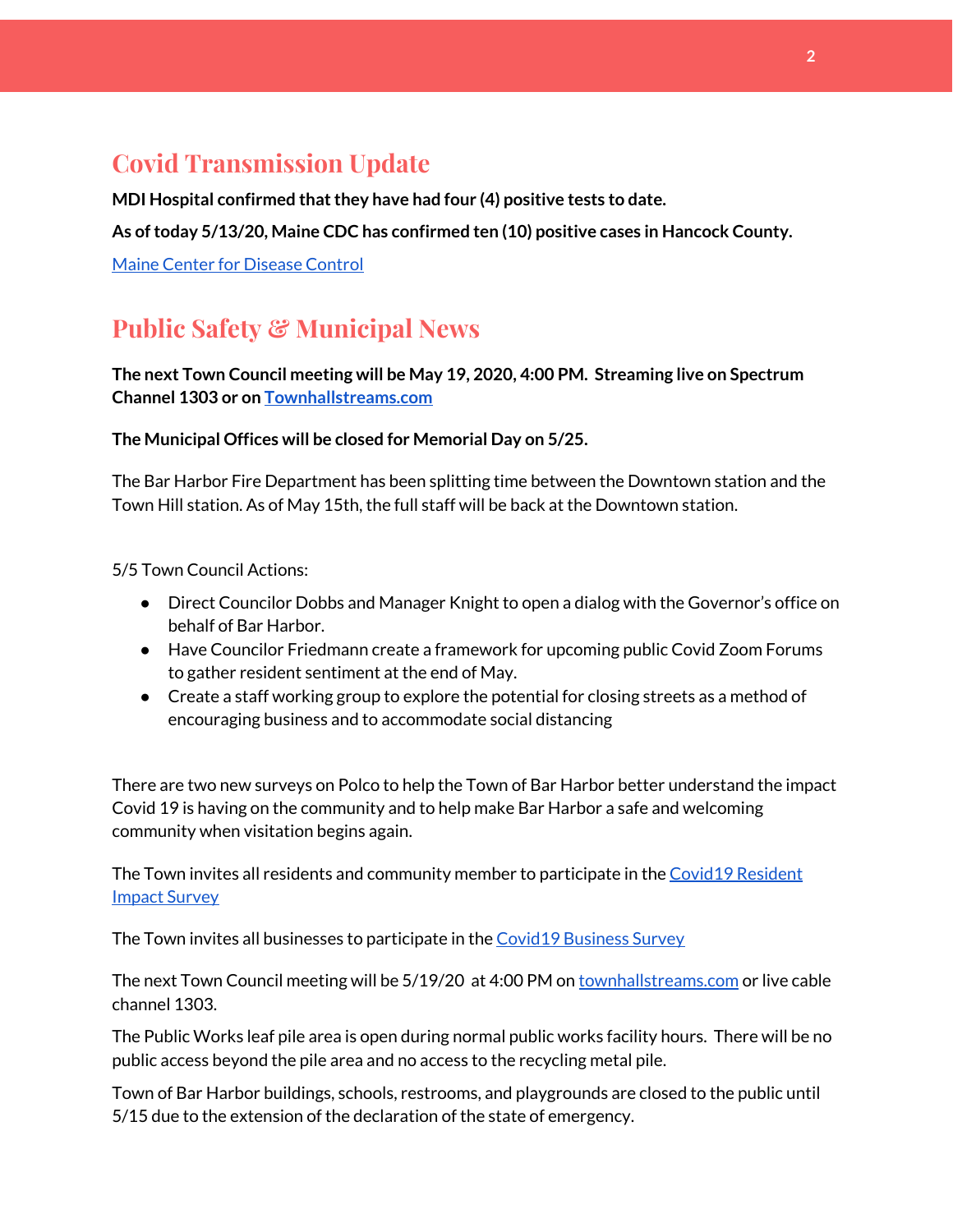Town of Bar Harbor Town Meeting has been rescheduled for June 30th, and the Election will be held on July 14th.

BURN PERMITS: Burn permits are not being written by BHFD at this time but residents can get a permit online at [https://www13.informe.org/burnpermit/public/index.html.](https://www13.informe.org/burnpermit/public/index.html) If unable to obtain a permit online, it is because the fire department is not allowing burning for the day.

CDC Announces [Modifications](https://www.cdc.gov/media/releases/2020/s0409-modifications-extension-no-sail-ships.html) and Extension of No Sail Order for All Cruise Ships

Police Department: The Town's Police Department is tasked with enforcing the Governor's Essential Business [Mandate](https://www.maine.gov/governor/mills/sites/maine.gov.governor.mills/files/inline-files/An%20Order%20Regarding%20Essential%20Businesses%20and%20Operations%20.pdf) to ensure that all non essential businesses are complying with the order to close. Please call the department 288-3391 for more information.

# **Island Explorer**

Downeast Transportation, in consultation with its partners, has decided to indefinitely postpone Island Explorer bus system service for 2020 due to the COVID-19 pandemic. The Island Explorer is a propane-powered, fare-free transit system that serves Acadia National Park and the surrounding communities. In 2019, the bus system carried more than 648,000 passengers. Service would normally begin June 23rd on Mount Desert Island and Memorial Day weekend on the Schoodic Peninsula, and run through Columbus Day.

# **MDI Hospital**

**16 Ways to Help Reduce Covid [Anxiety](https://www.mdihospital.org/news/16-ways-to-help-reduce-covid-19-anxiety/)**

**[Nutrition](https://www.mdihospital.org/news/16-ways-to-help-reduce-covid-19-anxiety/) during Covid 19**

Press Release [4/13/20:](https://www.mdihospital.org/news/mount-desert-island-hospital-acquires-cepheid-genexpert-rapid-point-of-care-testing-system-for-the-new-coronavirus-and-many-other-infectious-diseases/) MDI Hospital Acquires New Rapid Testing System

Drs. Kuffler and [Abreu's](https://www.mdislander.com/opinions/commentary-seven-steps-to-staying-safe) Letter about the Seven Steps to Staying Safe

**MDI Hospital Coronavirus Call Center :**If you are having symptoms or think you may have been exposed to COVID-19, call your primary care provider. If you do not have one, reach out to our Coronavirus Call Center at 207-801-5900. Calling ahead helps our dedicated health care professionals provide the best possible care and protects those in our community who are most vulnerable.

Remember: **PLEASE CALL AHEAD**

MDI Hospital has suspended visitation. There are several exceptions, please visit this website to learn more.

#### MDI [Hospital](https://www.mdihospital.org/covid-19/?fbclid=IwAR2Q31t4a6H1pxDfUeqSzFcmp5UbRlSwe93i58zEkHstfexp5EgoHB5cxGU) Covid Updates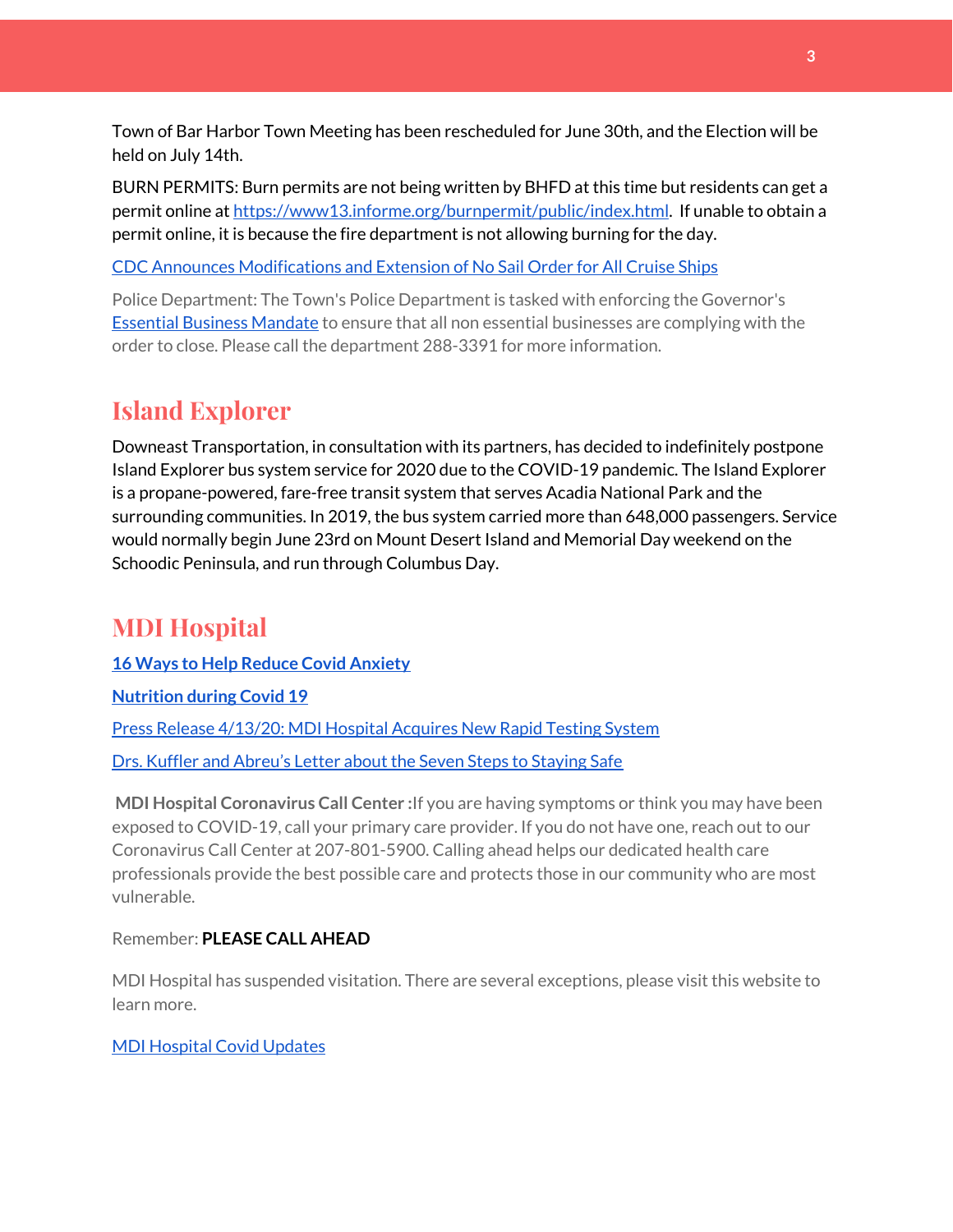# **Hannaford, Paradis True Value, A&B Naturals**

#### **[Hannaford](https://www.hannaford.com/locations/bar-harbor-hannaford-21051)**

"As always, a big thank you to all of our customers for their understanding through many changes in how we operate in today's environment!" - Jay Boyce, Manager

**Deli and seafood service cases are now available. They ask customers to be patient as they pilot a system that supports social distancing. Customers should not expectto see our full variety immediately, butit will improve over the coming weeks.**

**Deli hours are 7am to 7pm.**

**Seafood hours are 10am to 7pm.**

**Store hours are now 7am - 9pm daily.**

Curbside Pickup is now available for prescriptions, please call the pharmacy for details [\(207\)](https://www.google.com/search?client=firefox-b-1-d&q=hannaford+pharmacy+bar+harbor#) [288-0421](https://www.google.com/search?client=firefox-b-1-d&q=hannaford+pharmacy+bar+harbor#)

Senior hours are now 7 am- 8 am on Tuesdays, Wednesdays, and Thursdays.

There may be daily limits per customer on the following items:

BUTTER - BABY WIPES - NAPKINS - PAPER TOWELS - HOUSEHOLD CLEANING SUPPLIES - HAND SANITIZER - EGGS - VITAMINS - COUGH & COLD MEDICINE - DISINFECTING SPRAY ALOE - RUBBING ALCOHOL - LIQUID HAND SOAP - FACE MASKS - TOILET PAPER - FLOUR FACIAL TISSUE - PAIN RELIEVERS

At this time, reusable bags are no longer permitted inside the building. This includes the reusable pre-wrap bags that customers may put fruits and vegetables in. Hannaford will be using single-use plastic bags until further notice.

**To those who are looking for work: [Hannaford](https://www.hannaford.com/about-us/careers) is currently hiring.**

#### **[Paradis](https://www.facebook.com/ParadisTrueValue/) True Value:**

Paradis is doing curbside pick-up with ordering and payment processing for those who do not wish to enter the store.

**Paradis has masks and plexiglass in stock. Plexiglass can be cutto order.**

When shipments of supplies come in they post to their [facebook](https://www.facebook.com/ParadisTrueValue/) page to notify customers of new inventory. 207-288-4995

**Paradis True Value is now hiring, please send inquiries to [bethp@paradistruevalue.com](mailto:bethp@paradistruevalue.com) .**

#### **A&B [Naturals:](http://aandbnaturals.com/)**

**A & B Naturals is doing curbside pickup, walk up window purchases, and online orders.**

**Today May 11th, doors are open and all are welcome with a mask and social distancing.**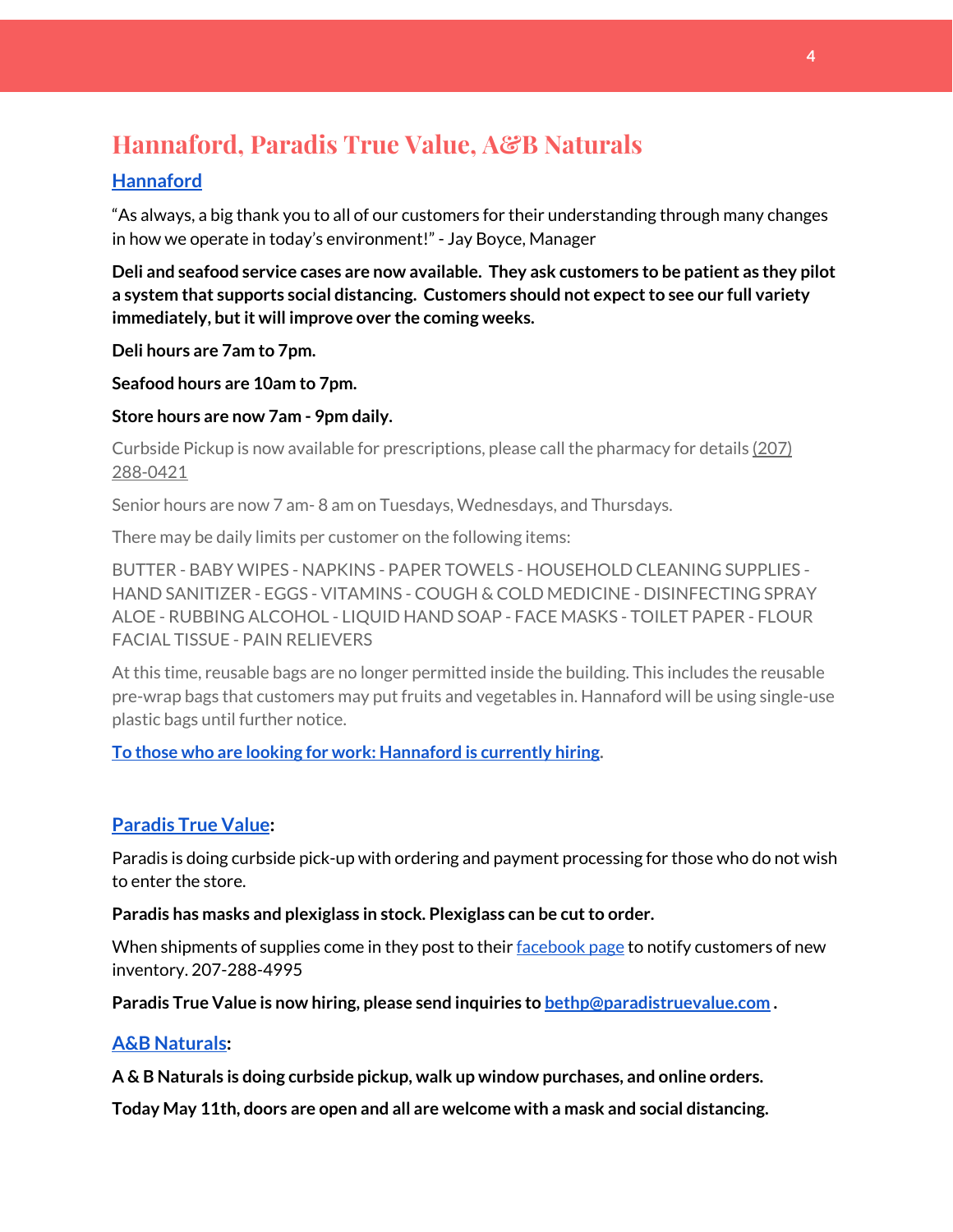**5 customers are allowed in the store at a time.**

The juice bar is still closed, but please stay tuned for an increased variety of grab and go cafe **items. Soup is coming soon!**

To place orders: call 207-288-8480 /email [aandb.order@gmail.com](mailto:aandb.order@gmail.com)/ or on the website [www.aandbnaturals.com](http://www.aandbnaturals.com/)

## **Bar Harbor Chamber of Commerce**

**If you have ideas that would help Bar Harbor businesses during this time, please email concepts to Chamber Director Alf Anderso: [alf@barharborinfo.com](mailto:alf@barharborinfo.com)**

Includes resource lists for visitors and businesses

<https://www.visitbarharbor.com/member-center-coronavirus-resources>

# **School Information: Conners Emerson & MDI High School**

**SCHOOL LUNCH :**

**MDI High School**

#### MDIHS Food [Program](http://www.createsurvey.com/c/83380-7yUuuZ/) Option



Any MDI High School student who resides in the town of Bar Harbor, Mount Desert, Tremont, Trenton or Southwest Harbor will have the opportunity to pick up a bag breakfast/lunch. Each bag can be picked up at your town's elementary school (Town of BH @ Conners Emerson, Town of Mount Desert @ MDES, Town of Tremont @ Tremont Elementary Town of Trenton @ Trenton Elementary and Town of SWH @ Pemetic). These meals are

available free to any MDIHS student regardless of your lunch status. Students in Hancock or Lamoine --please contact your elementary school for meal options.

<sup>→→</sup>Complete this [survey](http://www.createsurvey.com/c/83380-7yUuuZ/) by Thursday each week to reserve meals for the following week.

#### **Conners-Emerson School**

This is for students living in Bar Harbor and the surrounding villages. Food will be picked up Monday and Thursday 11:30 to 12:30 in front of the Emerson Library

<http://www.mdirss.org/> Latest email update from Principal Haney MDI [Highschool](https://docs.google.com/document/d/1OKDsYNtOgV0FI9xAcXwQvenOKLV0S2vBg1o5jtu5CrE/edit?usp=sharing) Latest email update from Conners [Emerson](https://docs.google.com/document/d/1v3pgkG6Q-9S3gisuUIj4etPVDwgBKl4P00JBkvZr-kk/edit?usp=sharing) School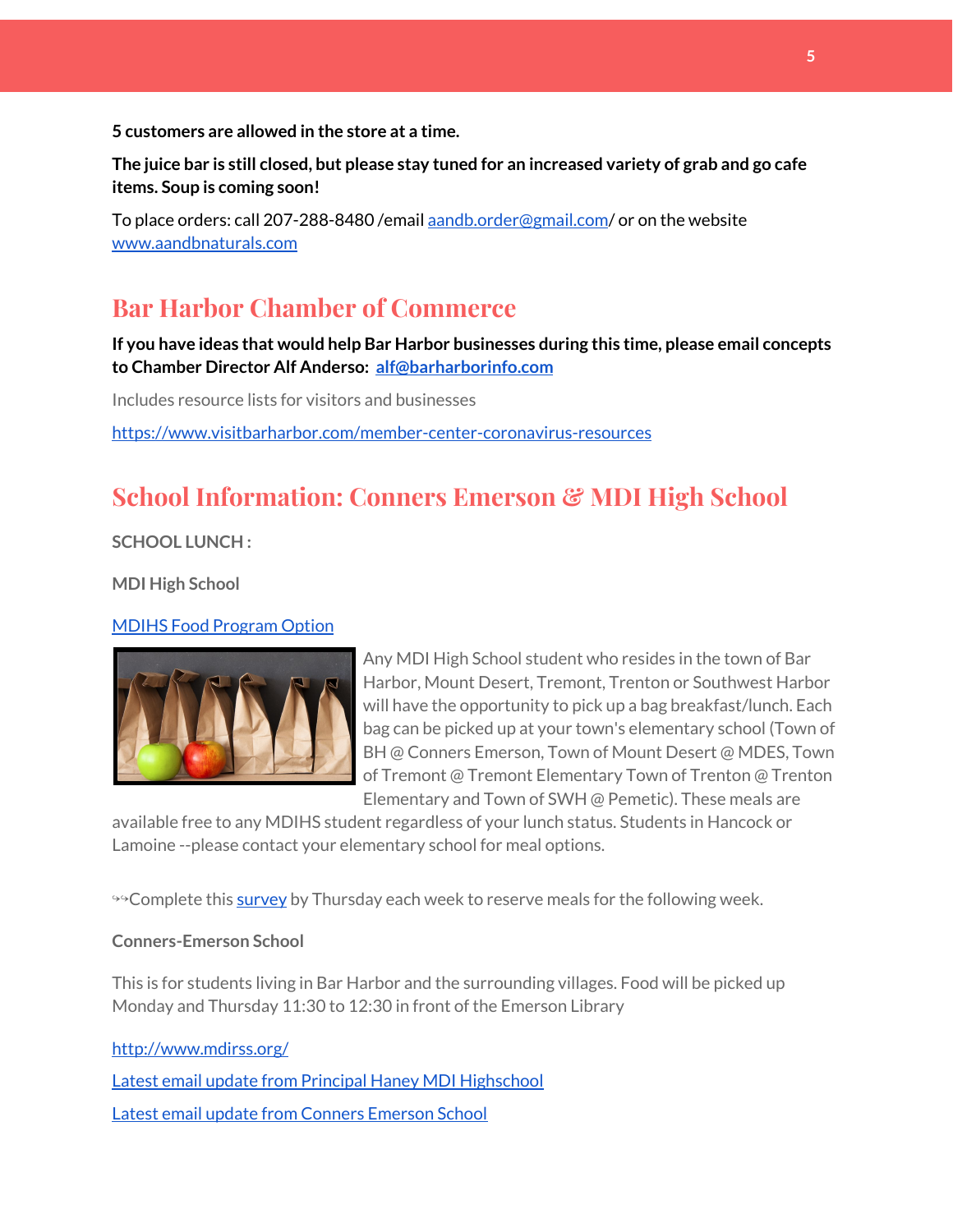**Latest email update from [Superintendent](https://docs.google.com/document/d/1fzeCbc8gpTSKmUaDoQH1Avx5PVl-h0reFphXrT1eUNA/edit?usp=sharing) Marc Gousse -** last day of school June 5th, 2020

## **Mental Health**

[National Alliance on Mental Illness Maine](https://www.namimaine.org/) [Maine DHHS - Hotlines/Crisis Numbers](https://www.maine.gov/dhhs/hotlines.shtml) Crisis [Services](https://www.sweetser.org/programs-services/services-for-adults/crisis-services/)

## **Acadia National Park**

**See latest [alertfrom](https://www.nps.gov/acad/learn/news/delaying-start-up-operations.htm) ANP : Delay of Opening**

## **Land & Garden Preserve**

Little Long Pond and all the Preserve's natural lands remain open. Visitors to the Preserve are encouraged to follow disinfecting and distancing protocols.

**Beginning the week of April 20, 2020 the Natural Lands team will begin an erosion control project along the southeastern side of Little Long Pond. The lower carriage road leading to the Boathouse will be seeded and closed to visitors for the next six weeks. Please do not go beyond any fencing and signage to allow new grass the necessary time for proper germination.**

The gardens remain closed and locked, and will reopen when it is safe to do so.

More info on our website: <https://www.gardenpreserve.org/>

## **Community Resources**

**The First: Jon Nicholson & Tony McKim Payroll [Protection](https://bit.ly/2WjDrd0) Plan "Wrap Up" video from 5/5**

Open Table MDI – Building [Community,](https://www.opentablemdi.org/) One Meal at a Time is delivering meals twice a week, free of charge, to anyone who requests them (MDI wide), as well as once a week curbside pick up. They are donation based and the food is healthy and tasty.

Jesup [Memorial](https://jesuplibrary.org/) Library educational resources

Mount Desert 365 Resource [Spreadsheet](https://docs.google.com/spreadsheets/d/1okAx6HSsgXZY9CGH07Dzi6rqe7a6m4dLCPKot2Li7Ek/edit?usp=sharing) is a resource list for all of MDI

Project Open: A community [spreadsheet](https://docs.google.com/spreadsheets/d/1dBicBiBXGzzWEFd9oqL7EBDbFWjDCPl6SSMea_Kt4pc/htmlview#) letting residents and visitors know what island [businesses](https://docs.google.com/spreadsheets/d/1dBicBiBXGzzWEFd9oqL7EBDbFWjDCPl6SSMea_Kt4pc/htmlview#) are open

Mount Desert Island [Community](https://www.mdicr.org/) Response is a resource list for all of MDI

Bar [Harbor](https://www.barharborfoodpantry.org/) Food Pantry

Help Request to MDI [Community](https://docs.google.com/forms/d/e/1FAIpQLSeZfu0tCcthHc9oL7tPomVRdniYiE7nbT_kkK9iCSRgqDhOvQ/viewform) Helpers